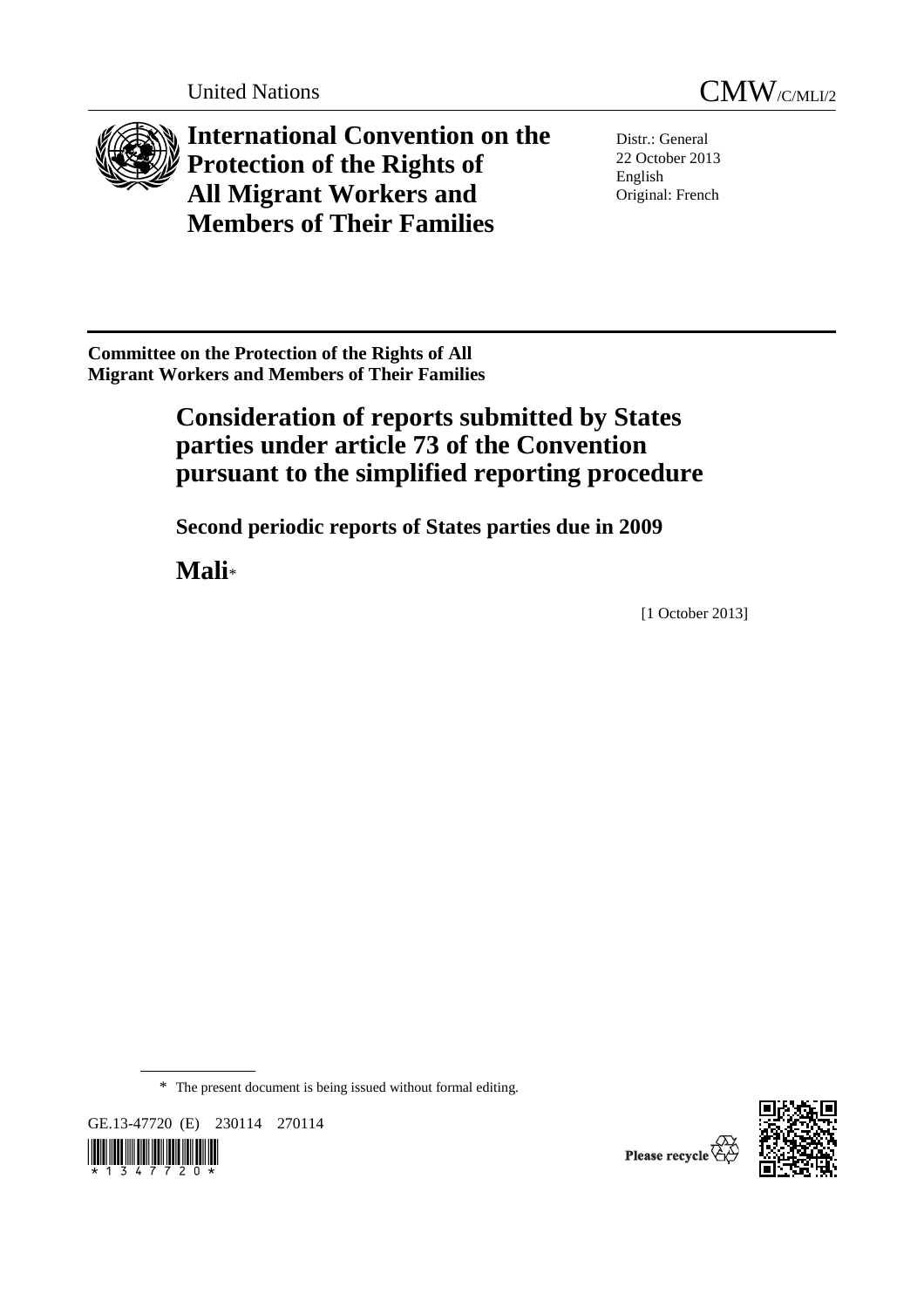### CMW/C/MLI/2

## Contents

|     |               |  | Paragraphs | Page            |
|-----|---------------|--|------------|-----------------|
|     |               |  |            | $\mathcal{E}$   |
|     |               |  | $2 - 14$   | $\mathcal{F}$   |
| II. |               |  | $15 - 110$ | 5               |
|     | A.            |  | $15 - 16$  | 5               |
|     | $\mathbf{B}$  |  | $17 - 50$  | -6              |
|     | $\mathcal{C}$ |  | $51 - 70$  | 10              |
|     | D.            |  | $71 - 110$ | 12 <sup>2</sup> |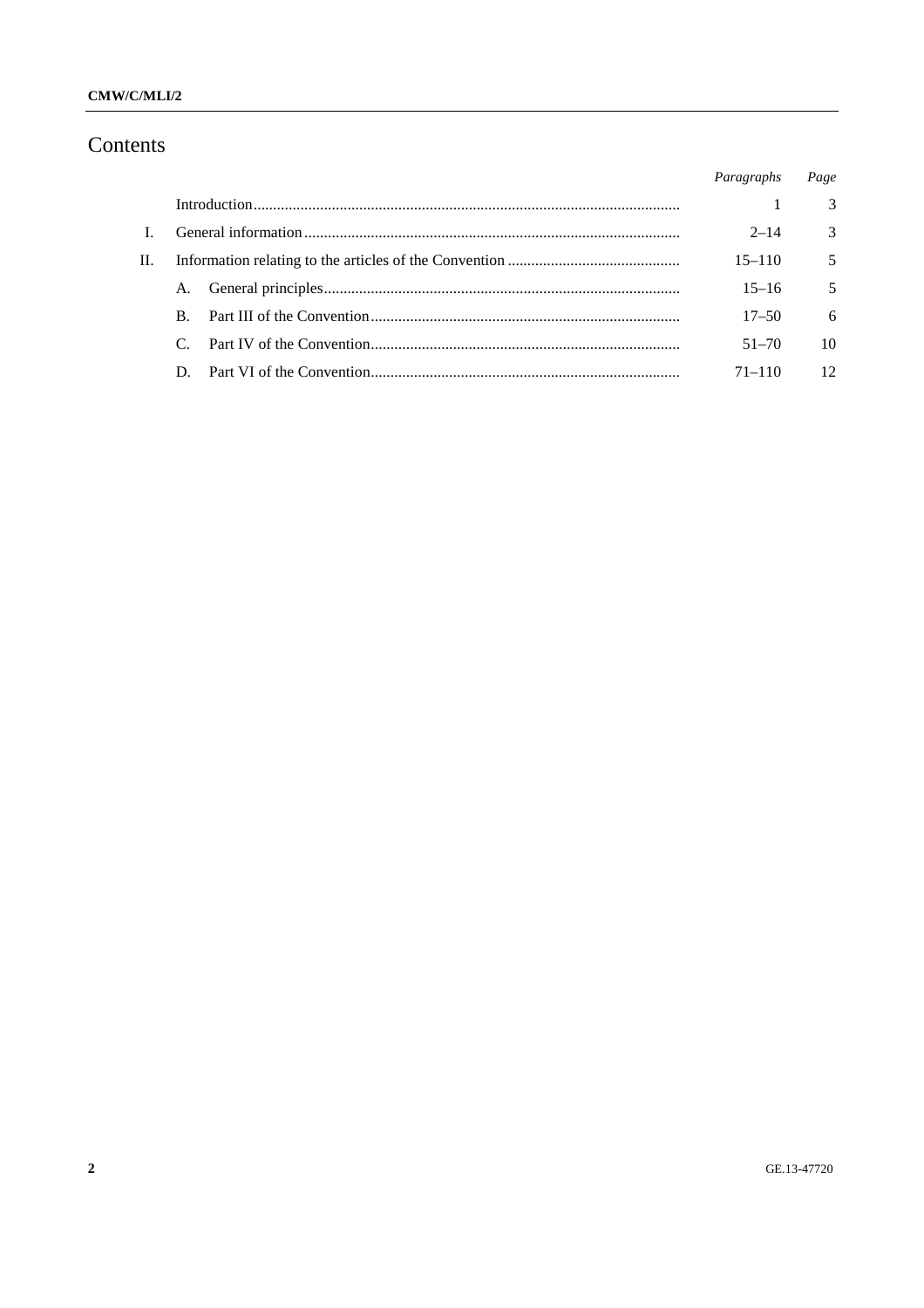## **Introduction**

1. In accordance with article 73 of the International Convention on the Protection of the Rights of All Migrant Workers and Members of Their Families, this is the second periodic report of Mali on the measures it has taken to implement the provisions of the Convention.

## **I. General information**

### **Reply to paragraph 1 of the list of issues (CMW/C/MLI/Q/2) prior to submission of the second periodic report of Mali**

2. Mali mainly seeks technical and financial support from the Office of the United Nations High Commissioner for Human Rights (OHCHR) and other parts of the United Nations system in order to compile statistics and produce the report on migrant workers and members of their families.

### **Reply to paragraph 2 of the list of issues**

 *Number of migrant workers and members of their families living in or transiting through Malian territory* 

3. According to the fourth General Population and Housing Census of Mali (2009), the presence of foreigners in Mali is very low; they constitute 0.76 per cent of the resident population out of a total population of 14,517,176. Persons who have not declared their nationality of origin, who for the most part are nationals of neighbouring countries, represent 0.34 per cent of the population. Burkina Faso citizens are the most numerous, followed by Ivorian and Guinean citizens.

4. The available statistics do not provide a clear indication of the number and characteristics of foreigners in an irregular situation in Mali.

### Table 1

### **Distribution of the foreign population in Mali by nationality and sex**

|                                  | Sex     |        | <b>Total</b> |
|----------------------------------|---------|--------|--------------|
| Country/Nationality              | Male    | Female |              |
| Benin                            | 397     | 256    | 653          |
| Burkina Faso                     | 13717   | 8457   | 22 174       |
| Cabo Verde                       | 9       | 5      | 14           |
| Cameroon                         | 313     | 247    | 560          |
| Chad                             | 127     | 64     | 191          |
| Congo                            | 645     | 689    | 1 3 3 4      |
| Côte d'Ivoire                    | 8 7 0 1 | 99714  | 18 672       |
| Democratic Republic of the Congo | 149     | 180    | 329          |
| Gabon                            | 552     | 546    | 1 0 9 8      |
| Gambia                           | 141     | 123    | 264          |
| Ghana                            | 765     | 368    | 1 1 3 3      |
| Guinea                           | 8682    | 7782   | 16 4 64      |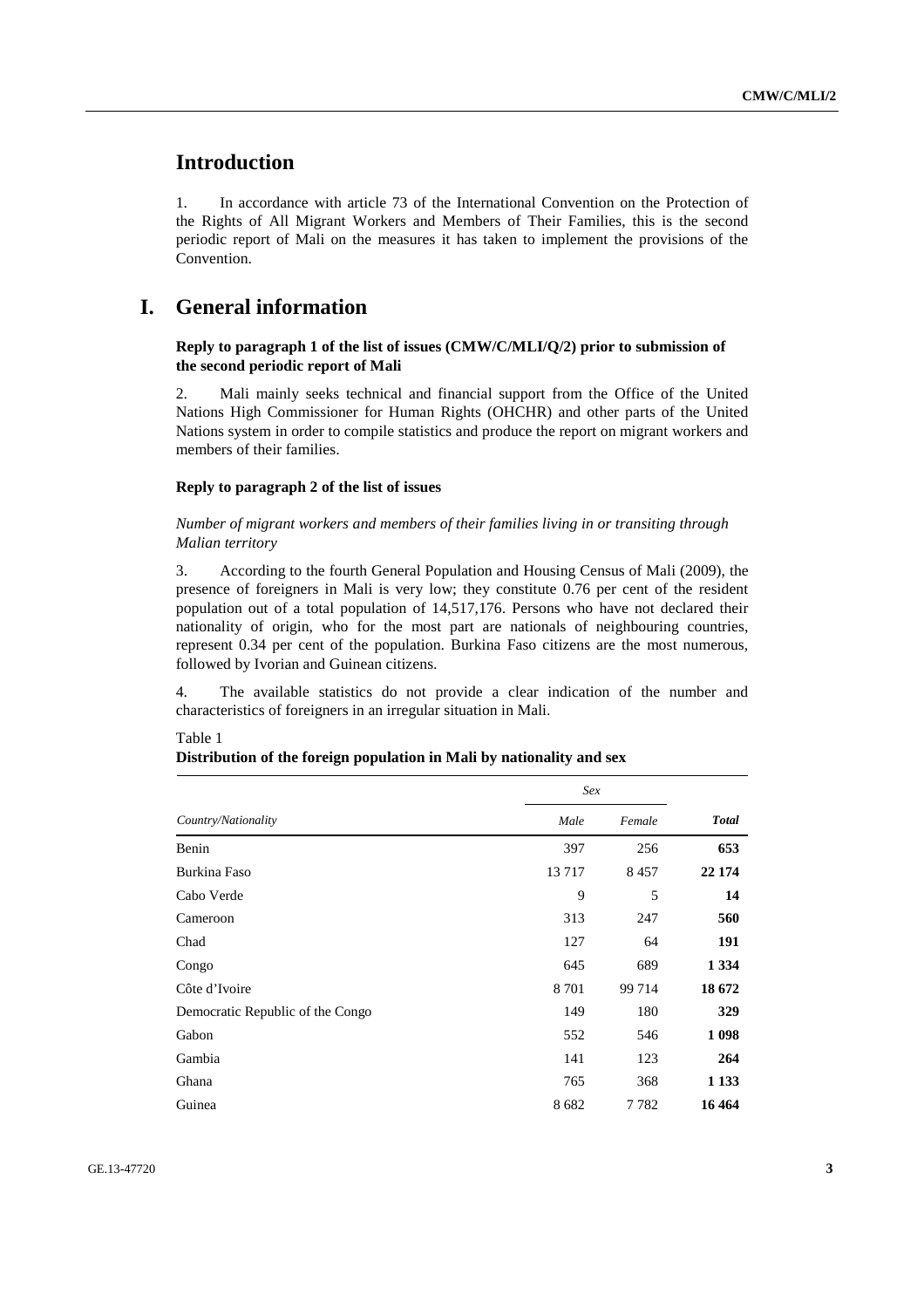### **CMW/C/MLI/2**

|                     | Sex     |         |              |
|---------------------|---------|---------|--------------|
| Country/Nationality | Male    | Female  | <b>Total</b> |
| Guinea-Bissau       | 232     | 271     | 503          |
| Liberia             | 62      | 78      | 140          |
| Libya               | 81      | 53      | 134          |
| Mauritania          | 2077    | 1 9 0 1 | 3978         |
| Niger               | 2440    | 1 100   | 3 5 4 0      |
| Nigeria             | 945     | 948     | 1893         |
| Senegal             | 2756    | 2 3 4 3 | 5 0 9 9      |
| Sierra Leone        | 150     | 115     | 265          |
| Sudan               | 818     | 897     | 1715         |
| Togo                | 1 1 3 9 | 837     | 1976         |
| Africa – other      | 8616    | 10 250  | 18866        |
| Americas            | 640     | 760     | 1 400        |
| Asia                | 2684    | 3 3 3 3 | 6 0 1 7      |
| Europe              | 962     | 976     | 1938         |
| Oceania             | 30      | 30      | 60           |
| Not specified       | 25 911  | 23 895  | 49 806       |
| <b>Total</b>        | 83741   | 76 475  | 160 216      |

*Source:* General Population and Housing Census, 2009 (National Statistics Institute).

### *Number of Malian migrant workers and members of their families living abroad*

5. With regard to the number of Malian migrant workers and members of their families living abroad, it is estimated that 4 million Malians live abroad, of which more than 3.5 million live in Africa. The Malian diaspora is thought to represent approximately one third of the country's total population. Malian migrants include skilled and unskilled workers, students and women. In the absence of a comprehensive census, it is very difficult to provide statistics on the structure, by sex and age, of the diaspora.

6. However, the Civil Status Census is an ongoing process. This census does not cover the majority of Malian migrants owing to its biometric nature and the fact that most Malian compatriots are in an irregular situation. As at 20 February 2013, 439,076 Malian migrants were registered with the country's diplomatic missions and consulates.

#### *Development of a database on migration*

7. The development of a database on migration was initiated in 2011 by the department in charge of migration, which brings together all stakeholders in the relevant departments and technical services. Some 50 migration indicators have been adopted.

8. The physical design of the database on migration has been completed. A number of data have already been collected and await processing before being entered in the database. Focal points have been established in each department. In order to ensure that the database becomes operational, with reliable and usable data, stakeholder training will be provided in the very near future.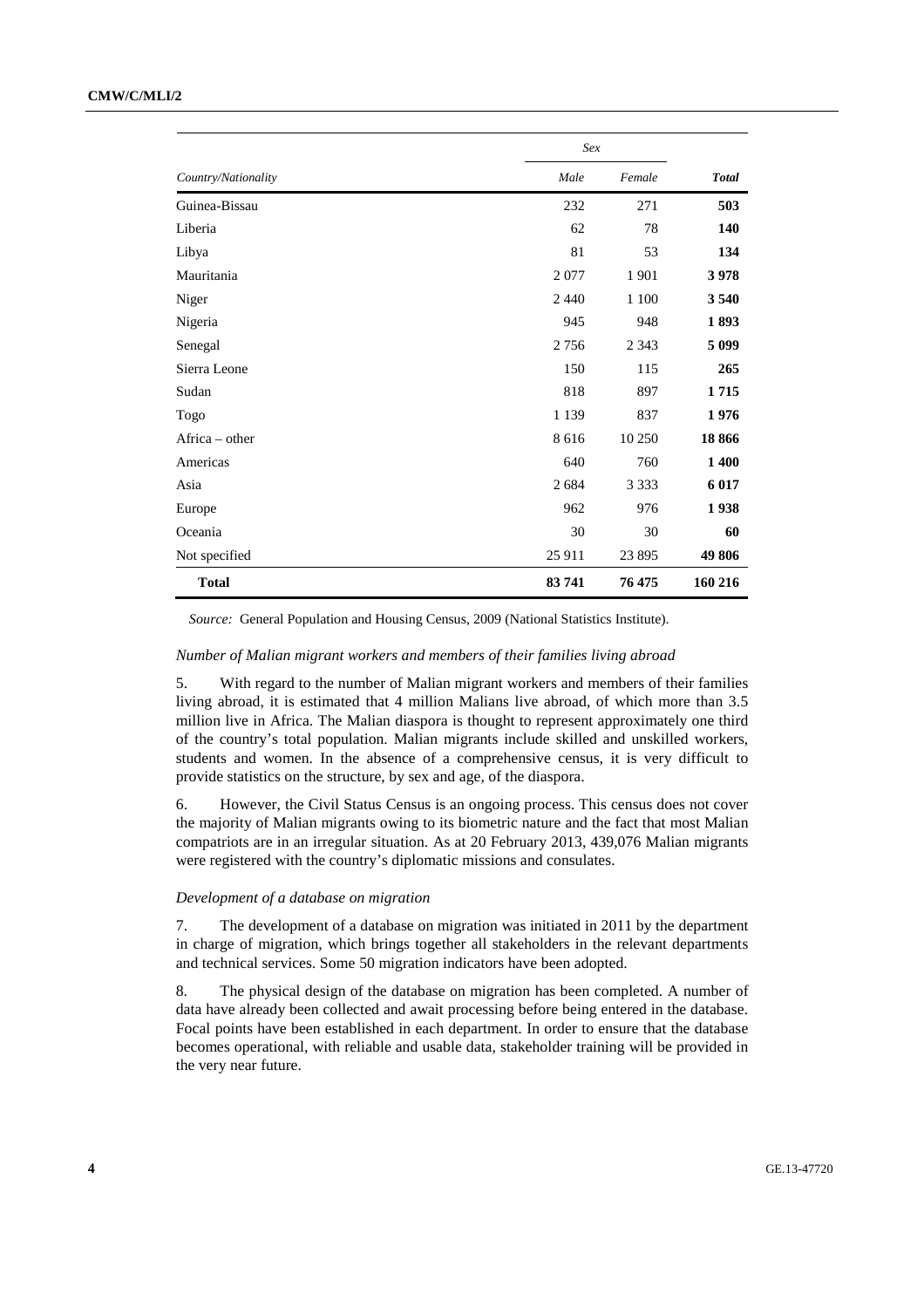### **Reply to paragraph 3 of the list of issues**

9. The political will of the Malian Government to apply, without discrimination on the grounds of nationality, race, religion or sex, to immigrants lawfully within its territory, treatment no less favourable than that which it applies to its own nationals is clear. However, the current level of development in Mali and the very limited resources available to its authorities to collect and disseminate the information required on migration flows do not allow it at present to meet all the obligations that would arise from ratifying International Labour Organization (ILO) Convention No. 97 and ILO Convention No. 143.

### **Reply to paragraph 4 of the list of issues**

10. The employment of foreign labour is regulated by Malian legislation, which lays down conditions that are intended, among other things, to protect the rights of migrant workers against exploitation and abuse.

11. In addition to the Malian Constitution, the Labour Code establishes the principle of equality of treatment and prohibits discrimination between nationals and foreigners.

### **Reply to paragraph 5 of the list of issues**

12. The possibility of making the declarations provided for in articles 76 and 77 of the Convention is being considered.

### **Reply to paragraph 6 of the list of issues**

13. The events of March 2012 have not had a specific impact on migrants in Mali, although they have adversely affected the economic and social conditions of foreign migrants and nationals in general. The total embargo imposed on Mali by the Economic Community of West African States (ECOWAS) and the suspension of cooperation with some institutions (World Bank, International Monetary Fund) and organizations (African Union, International Organisation of La Francophonie) have led to a slowdown in, and in some cases even an end to the funding for, project activities carried out by migrants.

14. Furthermore, the crisis in the north of the country has had a devastating impact on the occupied areas, resulting in new waves of migration to urban centres and to countries neighbouring Mali. A total of 298,485 displaced Malians from the north of the country have been registered in refugee camps in neighbouring countries, namely, the Niger (47,878), Burkina Faso (107,929), Mauritania (107,214), Algeria (35,400), Guinea (44) and Togo  $(20)$ .

### **II. Information relating to the articles of the Convention**

### **A. General principles**

### **Reply to paragraph 7 of the list of issues**

15. No distinction is made in Mali between nationals and migrant workers and members of their families, including those who are non-documented or in an irregular situation, with regard to violations of their rights.

The judicial and administrative bodies generally competent to investigate complaints from workers, both nationals and migrants, are:

> • In the judicial field: the employment tribunals, the labour division of the Court of Appeal and the Supreme Court;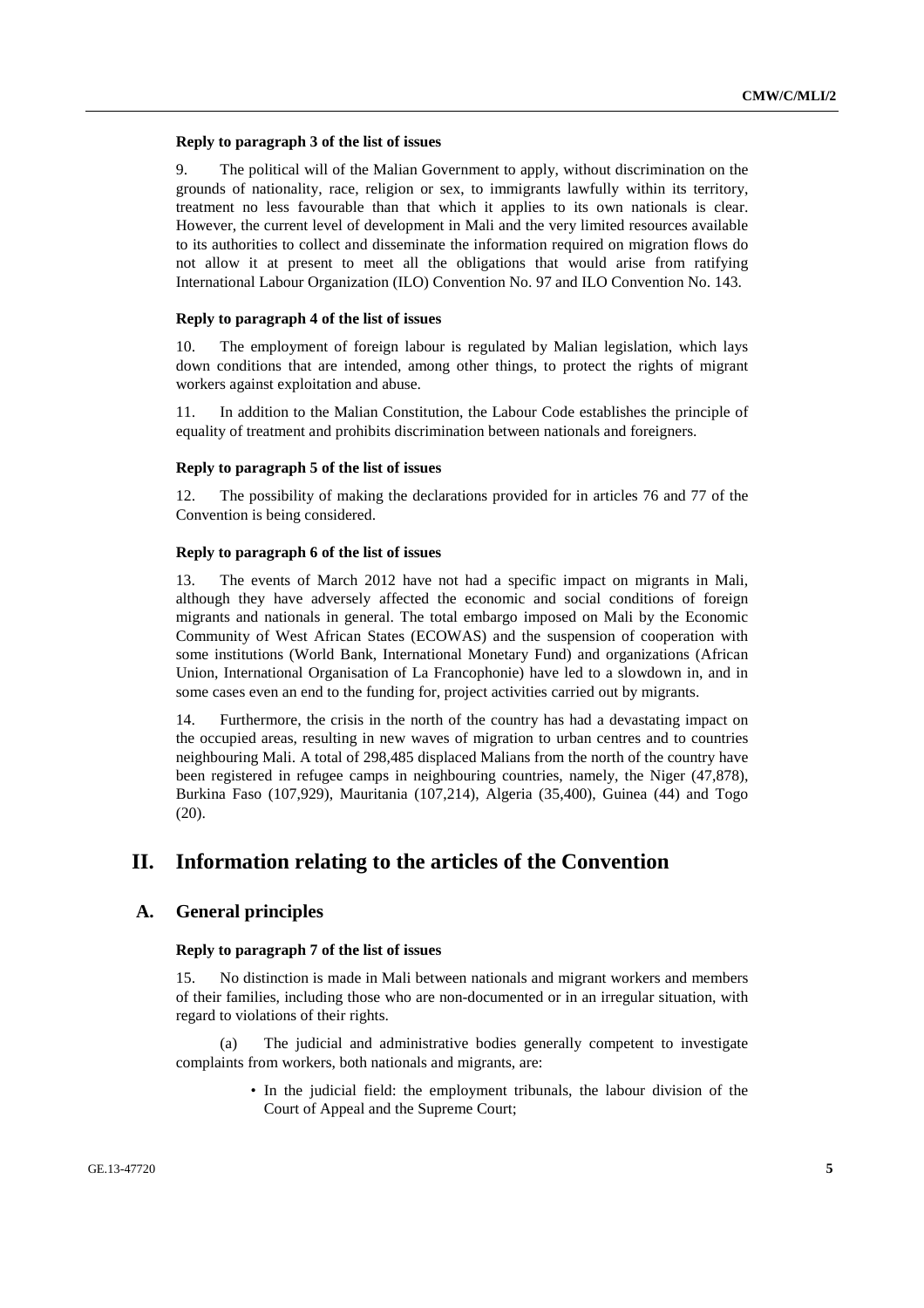• In the administrative field: the labour inspectorates attached to the regional labour offices and the national labour directorate;

 (b) and (c) The violations most commonly claimed by victims, the relevant decisions and any compensation awarded to victims.

16. The statistics available on violations of the rights of migrant workers and members of their families come solely from the employment tribunal in Bamako and are as follows:

### Table 2

| Violations of the rights of migrant workers and members of their families |
|---------------------------------------------------------------------------|
|---------------------------------------------------------------------------|

| Year  | Number of<br>complaints | Violations most commonly<br>claimed by victims                               | Compensation awarded to victims                                                                          |  |
|-------|-------------------------|------------------------------------------------------------------------------|----------------------------------------------------------------------------------------------------------|--|
| 2010  | 8                       | • Rights linked to premature<br>termination of contract                      | • Payment of accrued holiday,                                                                            |  |
| 2011  | 10                      |                                                                              | monies in lieu of notice.<br>severance and redundancy pay,                                               |  |
| 2012  | 7                       | • Regularization of<br>administrative situation<br>regarding social security | salary arrears, and other<br>bonuses and allowances                                                      |  |
| 2013  | $\overline{4}$          | • Responsibility for transport<br>costs                                      | • Award of damages<br>• Cost of return transport for the<br>employee and members of his<br>or her family |  |
|       |                         |                                                                              | • Provision of a work certificate<br>to those requesting one.                                            |  |
| Total | 29                      |                                                                              |                                                                                                          |  |

*Source:* Bamako employment tribunal.

### **B. Part III of the Convention**

#### **Articles 16 and 17**

### **Reply to paragraph 8 of the list of issues**

17. Migrant workers and members of their families deprived of their liberty are of course always informed, in a language they understand, of the reasons for their arrest and any charges against them.

18. The Code of Criminal Procedure provides for interpreters for all persons held who do not speak the official language, French, and the internal regulations of the various detention centres give migrant workers and members of their families deprived of their liberty the opportunity, on request, to contact the consular or diplomatic authorities of their State of origin without delay.

19. Contact, in terms of information exchange, has been established pursuant to the bilateral agreements on justice between Mali and certain friendly countries. Malian diplomatic missions and consulates regularly provide the authorities of their country with a list of Malians incarcerated in prisons in host countries, the grounds for their arrest and the charges against them, and vice versa.

20. Consular and diplomatic authorities carry out consular visits to different remand and detention centres in host countries to enquire as to the condition of Malian prisoners.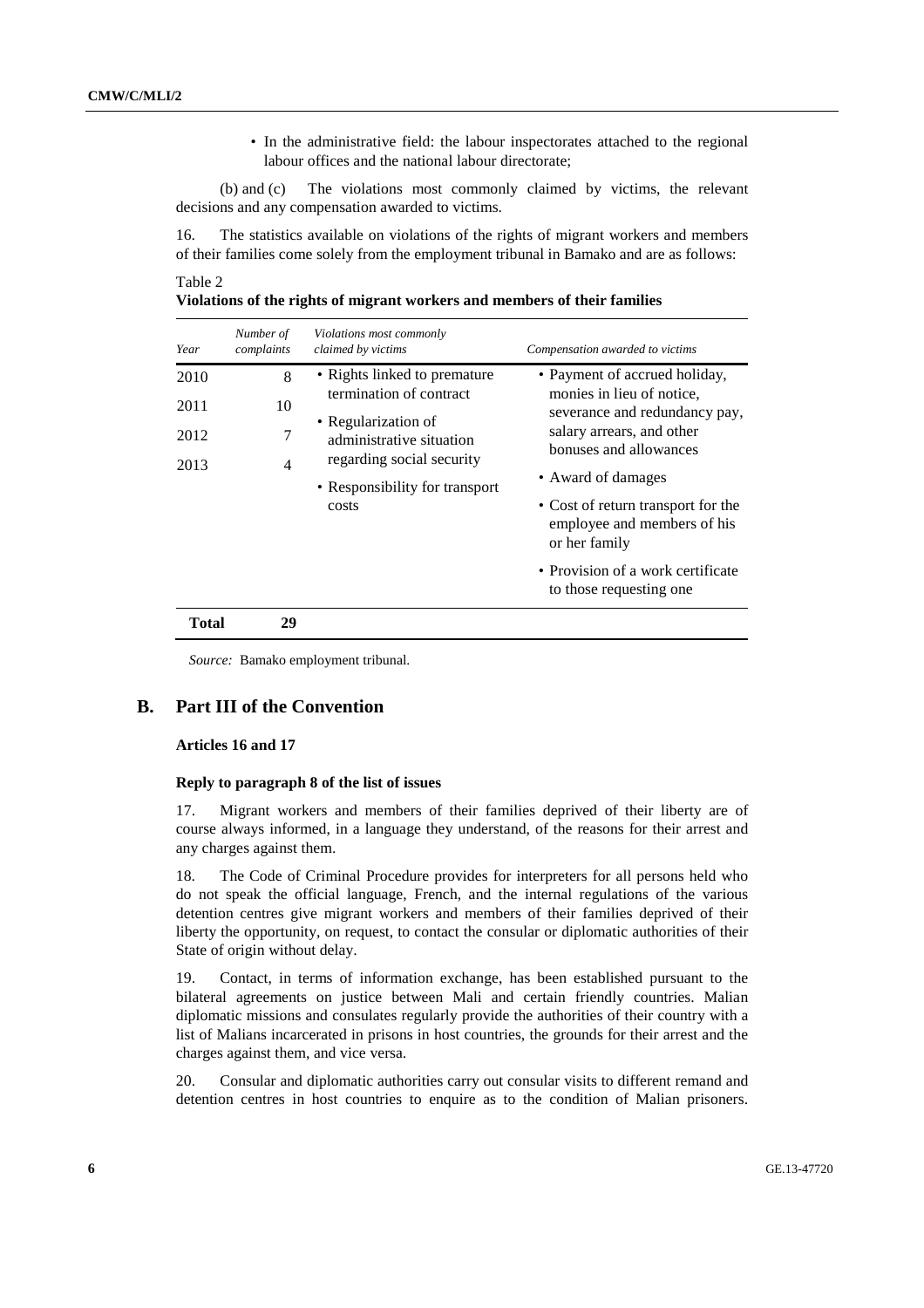During these visits, the personnel responsible generally manage to communicate with the individuals concerned.

### **Reply to paragraph 9 of the list of issues**

21. No statistics are available on the application of sanctions for violations of the migration laws.

22. Mali has not amended its legislation in this regard.

### **Reply to paragraph 10 of the list of issues**

23. Article 10 of the Constitution of 25 February 1992 provides that anyone subjected to a custodial penalty is entitled to be examined by a doctor of his or her choice.

24. No one may be detained for a period of over 48 hours without a reasoned decision by a judicial officer.

25. No one may be detained in a penal establishment without a warrant issued by a judicial officer.

26. In practice, there are no specific detention conditions for migrant workers who have violated Malian migration laws or regulations. Migrants who are in breach receive the same treatment as nationals; the detention procedure is the same for all.

### **Article 21**

### **Reply to paragraph 11 of the list of issues**

27. It should be noted that, although it is provided for in legislation, in practice no residence permit exists in Mali.

28. Nonetheless, under article 19 of Act No. 04-058 of 25 November 2004 on the conditions for the entry, stay and residence of foreigners in Mali, a visa or residence permit may be cancelled or withdrawn:

- In case of failure to observe the conditions set out in the law, in particular if the foreigner neglects to inform the administrative authorities of a change of address or activity;
- If the visa or residence permit has been obtained through false statements.

### **Article 22**

#### **Reply to paragraph 12 of the list of issues**

29. Under article 24 of Act No. 04-058 AN-RM of 25 November 2004 on the conditions for the entry, stay and residence of foreigners in Mali, a foreigner can be expelled for any of the following reasons:

- If he or she has been convicted of a serious offence or a minor offence committed with intent:
- If it can be concluded from his or her behaviour and actions that he or she is not willing to adapt to the established order;
- In case of serious, blatant interference in the internal affairs of Mali.

30. Under article 38 of Decree No. 05-322/P-RM of 19 July 2005, which sets out the procedures for implementing the law, orders for the expulsion of foreigners are issued by the minister responsible for internal security.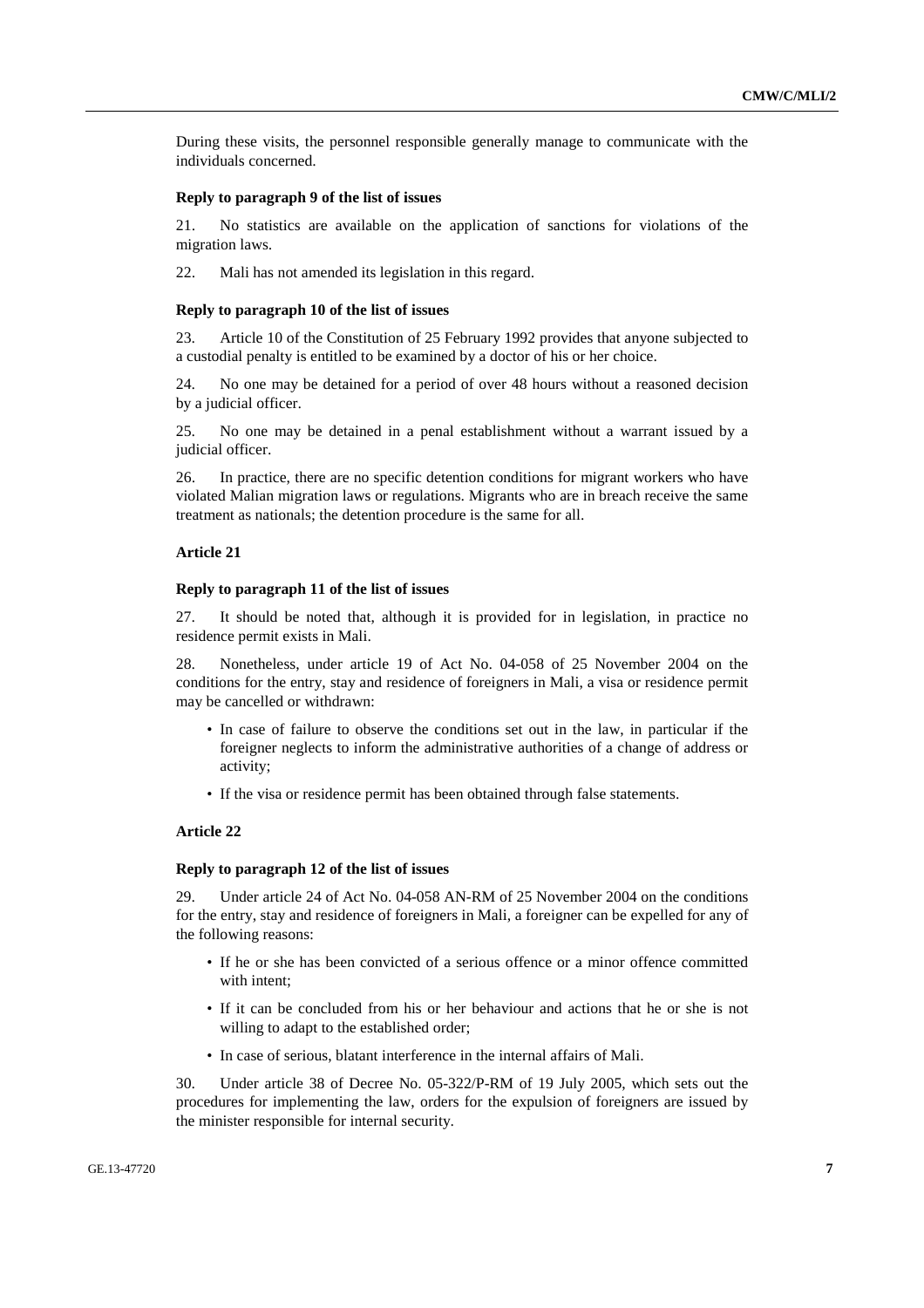31. The orders specify the period within which the foreigner concerned is obliged to leave the national territory, if he or she has not already done so. This period is counted from the date on which the person is informed of the order. Notification of the expulsion order entails the cancellation of the foreigner's visa or withdrawal of his or her residence permit.

32. Expulsion orders can, if necessary, be revoked following the same procedures. Notification of such decision entails the issuance of a visa or return of the residence permit to the foreigner concerned.

33. However, article 40 of the same Decree stipulates that, in cases where a foreigner subject to an expulsion measure is unable to leave the national territory owing to a lack of financial resources, he or she may be required, on the decision of the Minister of the Interior, to reside in certain locations and to report periodically to the police or gendarmerie in the area where he or she resides.

34. Collective expulsions are indeed prohibited in Mali.

### **Article 23**

### **Reply to paragraph 13 of the list of issues**

35. When a migrant worker is detained or expelled, the Minister of Justice informs his counterpart in foreign affairs, who in turn informs the consular or diplomatic authorities of the country of origin of the person concerned.

36. Mali has concluded cooperation agreements in the field of migration with several countries. In the implementation of these bilateral or multilateral agreements, emphasis is placed on the assistance provided to citizens by the Malian consular authorities.

37. The ministries responsible for foreign affairs and Malians abroad, in cooperation with diplomatic and consular missions, ensure the protection and defence of Malians abroad and of their assets. To this end, activities and measures are carried out involving the administrative, security and judicial authorities of host countries in the event of proceedings or disputes concerning employment rights or property, visa, family or legal issues.

38. The Ministry for Malians Living Abroad and African Integration also undertakes missions to countries with high numbers of Malians, with the aim of learning about the living conditions of Malian compatriots and coordinating with embassies and consulates, national councils of Malians abroad and the authorities of host countries. It takes measures, where required, to improve the handling of their situation. Exchanges of correspondence have taken place between the Malian authorities and the authorities of certain host countries, in particular France, Senegal, Côte d'Ivoire, Gabon, Equatorial Guinea, Angola, Libya, Mauritania, Morocco, Spain, Saudi Arabia, the United States of America and the Niger.

### **Articles 29 and 30**

### **Reply to paragraph 14 of the list of issues**

39. The declaration of births to the Malian registry of births, deaths and marriages is compulsory. Children of migrant workers are registered at birth in the same way as children of nationals. Under article 27 of Act No. 62-18 AN-RM of 3 February 1962 on the Nationality Code, any person born to foreign parents in Mali who, on reaching the age of majority, has been ordinarily resident in Mali for at least five years may opt for Malian nationality.

40. In Mali, access to education for children of migrant workers is guaranteed and there is no discrimination in the matter, as stipulated by the Convention against Discrimination in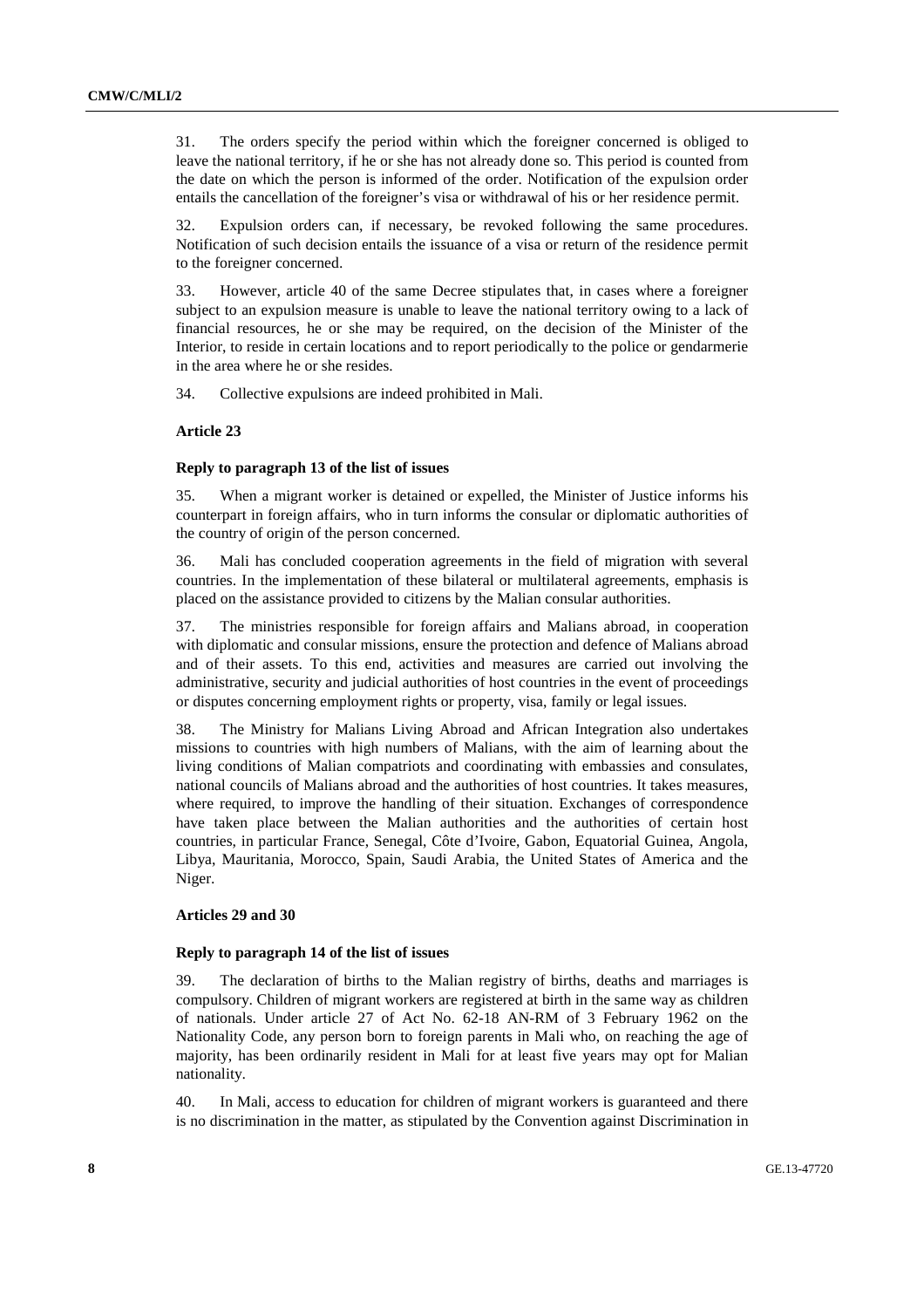Education, adopted on 14 December 1960 by the eleventh session of the General Conference of the United Nations Educational, Scientific and Cultural Organization (UNESCO) and ratified by Mali (Order No. 06-018/P-RM of 18 September 2006). The educational system is fully open to both nationals and non-nationals. There is no segregation when children are admitted to school. Children enjoy the same opportunities with regard to primary education.

### **Article 33**

#### **Reply to paragraph 15 of the list of issues**

41. Every year since 2008 the Ministry for Malians Living Abroad and African Integration has organized nationwide an extensive, month-long information and sensitization campaign on the dangers of irregular migration.

42. This campaign is aimed at providing information on and sensitizing potential migrants and other population groups to the risks and dangers of irregular migration, so as to promote awareness among young people, parents and communities of the importance and advantages of informed and conscious migration, undertaken in strict observance of the laws and procedures established by transit and destination countries. Various topics relating to migration are addressed during conferences.

43. Likewise, the celebration of International Migrants Day on 18 December each year has always provided an excellent opportunity for the migration department to transmit information to, and raise awareness among, migrants.

44. African Integration Week, organized each year in Mali by the Ministry for Malians Living Abroad and African Integration in cooperation with the African communities living in Mali and migrant organizations, is another occasion when conferences followed by debates and discussions take place on the rights conferred on migrants and members of their families by the Convention.

45. The Migration Information and Management Centre (CIGEM) has a welcome, information, orientation and assistance service for migrants, which is regularly visited by migrants seeking information and orientation. From 1 January 2009 to 31 December 2012, 13,000 prospective migrants (nationals and foreigners) used the service.

46. There is no specific information and training programme on the Convention for relevant public officials in Mali, but the country receives assistance from certain countries with respect to information and training for those involved in the field of migration on a sectoral basis.

### **Reply to paragraph 16 of the list of issues**

47. The Ministry for Malians Living Abroad and African Integration, established by Decree No. 04-141/P-RM of 2 May 2004, is responsible for:

- Promoting the interests of, and protecting, Malians living abroad;
- Carrying out activities with respect to the return of Malians from abroad and their reintegration;
- Developing and applying measures intended to ensure the full participation of Malians living abroad in national life and development activities;
- Implementing African integration policy in cooperation with other relevant ministries;
- Developing and implementing the national migration policy of Mali.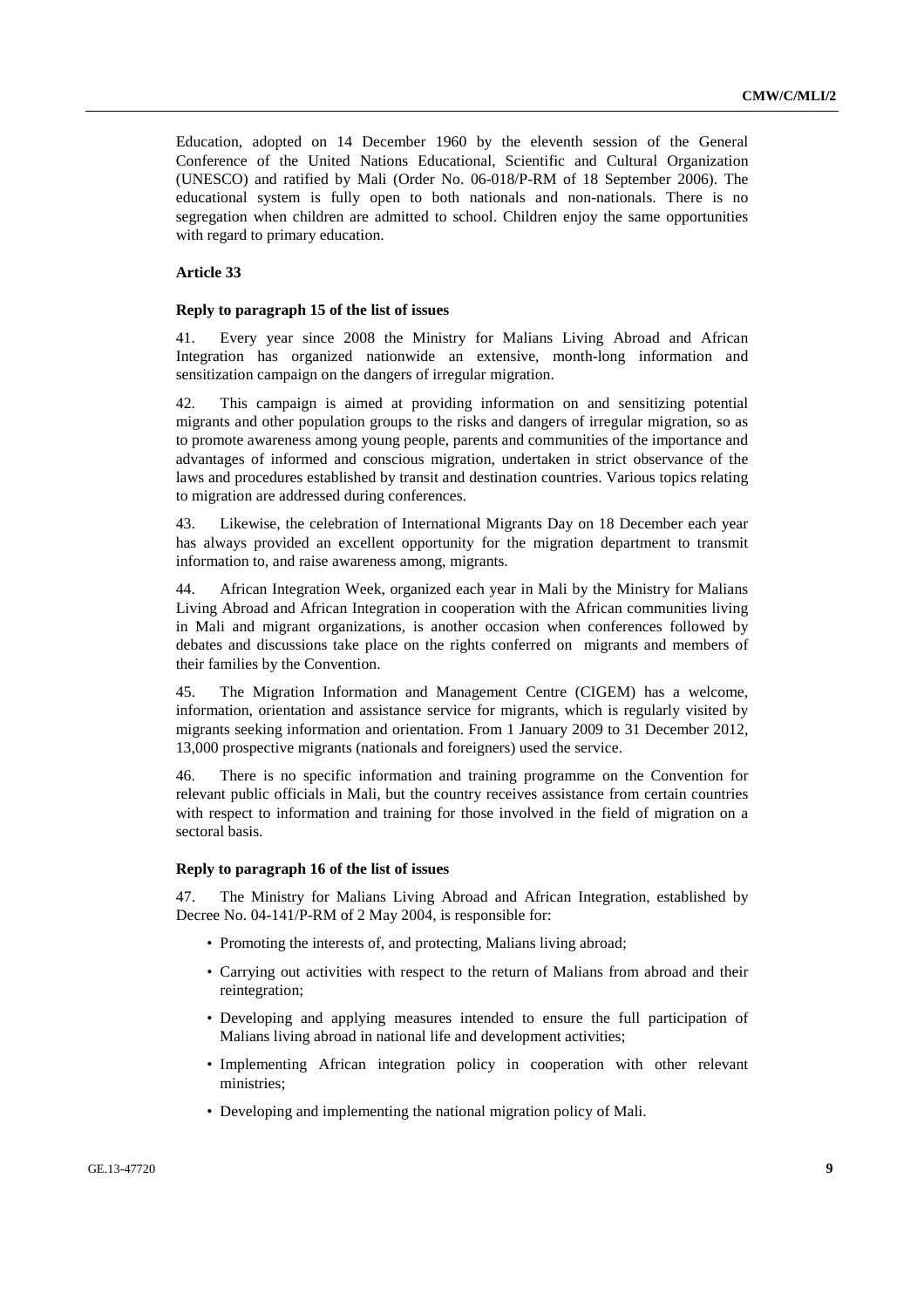48. The Office for Malians Living Abroad, established by Order No. 00-046/P-RM of 25 September 2000, is one of the central services of the Ministry for Malians Living Abroad and African Integration and is mandated to develop aspects of the national policy concerning administration of, assistance to, protection and promotion of Malians abroad, and to coordinate and monitor diplomatic and consular missions that help to implement that policy.

49. The department's activities are mainly aimed, on the one hand, at responding to the needs of the Malian diaspora (for protection, security and socioeconomic and cultural integration), and, on the other, at promoting contributions by Malians abroad to the country's development process and their integration at the subregional, regional and international levels. In this regard, the Ministry for Malians Living Abroad and African Integration is responsible for making integration a tool for social and economic development and encouraging the diaspora to fully play their part in development by taking private initiatives.

50. Following a participatory process involving ministerial departments, technical bodies, civil society, technical and financial partners and others, a national migration policy framework paper was developed by the department. This document, which is currently being adopted, should provide a springboard for handling migration issues in Mali.

### **C. Part IV of the Convention**

### **Article 41**

### **Reply to paragraph 17 of the list of issues**

51. In accordance with Act No. 06-044 of 4 September 2006 on electoral law in Mali, Malian citizens both in the country and abroad have the right to participate in elections organized by the State.

52. In the specific case of Malians abroad, article 36 provides that, in order to vote from their country of residence, Malian citizens living outside the national territory must be formally registered at the consulate or embassy of Mali and be included on the electoral roll of the constituency concerned. To this end, an electoral roll is maintained at each embassy or consulate and is revised annually, between 1 October and 31 December.

53. Under article 40, the electoral rolls are drawn up and revised in each municipality, embassy or consulate by a commission known as the administrative commission, which is under the authority of the State representative in the municipality, or the ambassador or consul.

54. Each administrative commission is composed of members appointed by the administration and the political parties.

55. In order to allow a greater number of Malian migrant workers living abroad to participate in the presidential elections, the electoral law provides for voting to take place at each embassy or consulate, with one polling station per 500 voters and at least one polling station, where possible, in the main towns of constituencies abroad, subject to the specific constraints and circumstances.

56. The number of polling stations, the number of voters per polling station and the location and coverage are determined by decision of the ambassador or consul.

57. It is not currently planned to extend the right to vote to legislative elections, given the complexity of their organization. In contrast to presidential elections, when the territory of Mali is treated as a single constituency, for legislative elections the constituencies are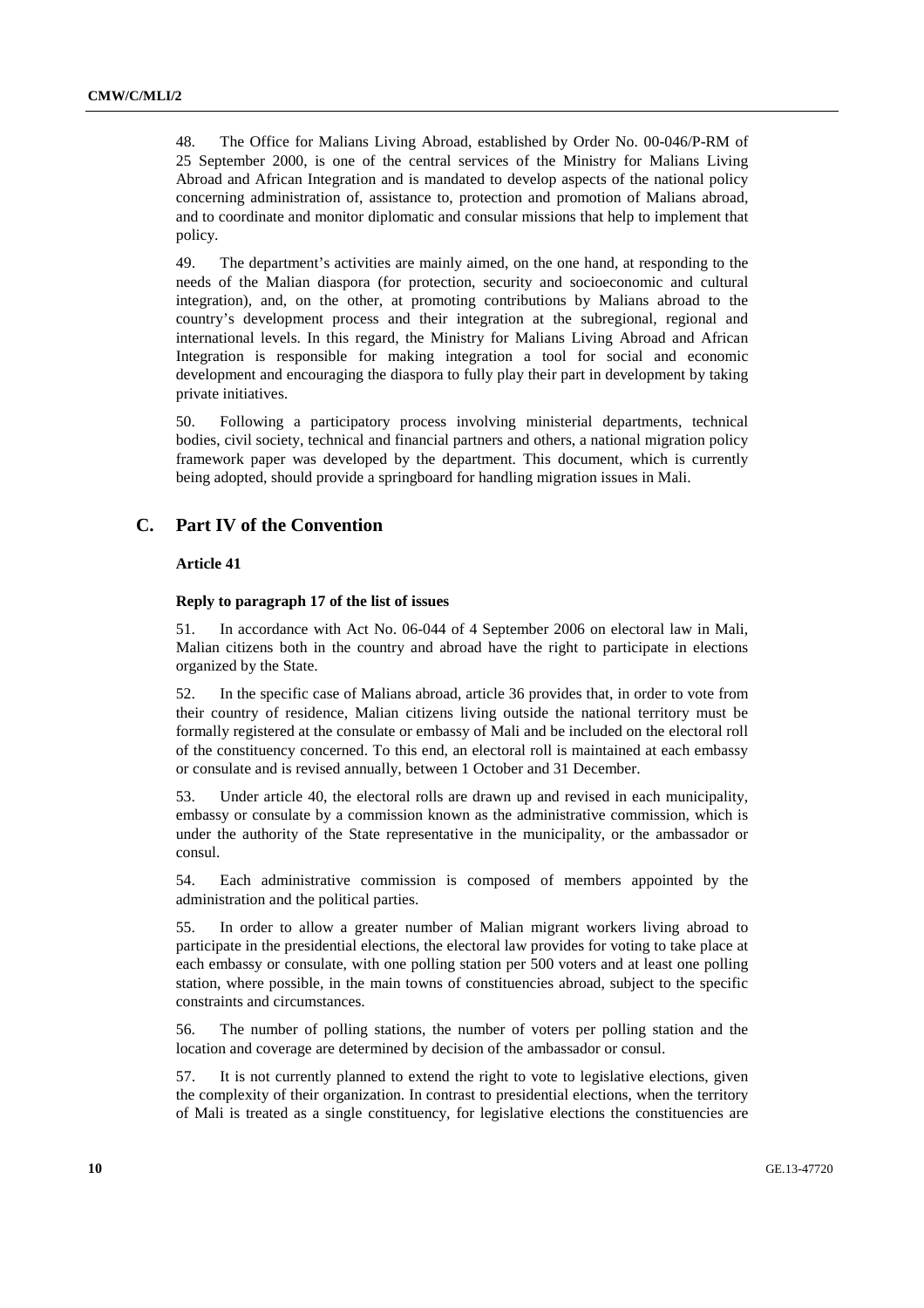formed by the *cercles* and by the communes of Bamako District. Therefore, the number of constituencies must correspond to the number of Malian communities in the *cercles* and in the communes of Bamako District.

### **Article 44**

### **Reply to paragraph 18 of the list of issues**

58. Act No. 04-058 of 25 November 2004 on the conditions for the entry, stay and residence of foreigners in Mali provides for the reunification of migrant workers with their families. Persons requesting family reunification must obtain a temporary residence permit from the authority responsible for immigration.

59. Article 13 of the Act provides that a temporary residence permit must be issued automatically to:

 (1) A foreigner who has been married for at least three months to a Malian national, on production of the marriage certificate or a certified copy of the marriage certificate;

 (2) A foreign child of a Malian national, if the child is under 18 years or is a dependant of his or her parents;

(3) The dependent parents or grandparents of the spouse of a Malian national;

 (4) A foreigner who is the father or mother of a Malian child resident in Mali, on condition that he or she holds at least partial parental authority with regard to the child or actually provides for his or her needs;

The spouse, minor children or children in their eighteenth year of a foreigner in possession of a residence permit who have been given leave to remain in Mali for the purpose of family reunification.

60. When temporary residence is authorized, a visa is issued, valid for up to one year with the possibility of renewal.

### **Articles 46 and 47**

#### **Reply to paragraph 19 of the list of issues**

61. In accordance with article 4 of Act No. 2012-016 of 27 February 2012 on the Investment Code, foreign investors enjoy the same privileges as national investors.

62. Equipment intended for investments by Malians living abroad is exempt from taxation.

63. Likewise, foreigners who make investments or who hold posts in Malian companies have the right to transfer their capital and income.

64. In this regard, article 12 of Act No. 2012-016 of 27 February 2012 provides that foreign investors may freely transfer abroad without prior authorization all payments relating to current operations, including post-tax profits, dividends, income from employment, allowances and expatriate employee savings.

65. Under article 29 of the Investment Code, any dispute between foreign individuals or corporations and the Republic of Mali regarding the interpretation of the Code is subject, in the first instance, to amicable settlement between the parties.

66. Failing that, the dispute must be settled by the competent Malian courts in accordance with the laws and regulations in force, or through arbitration.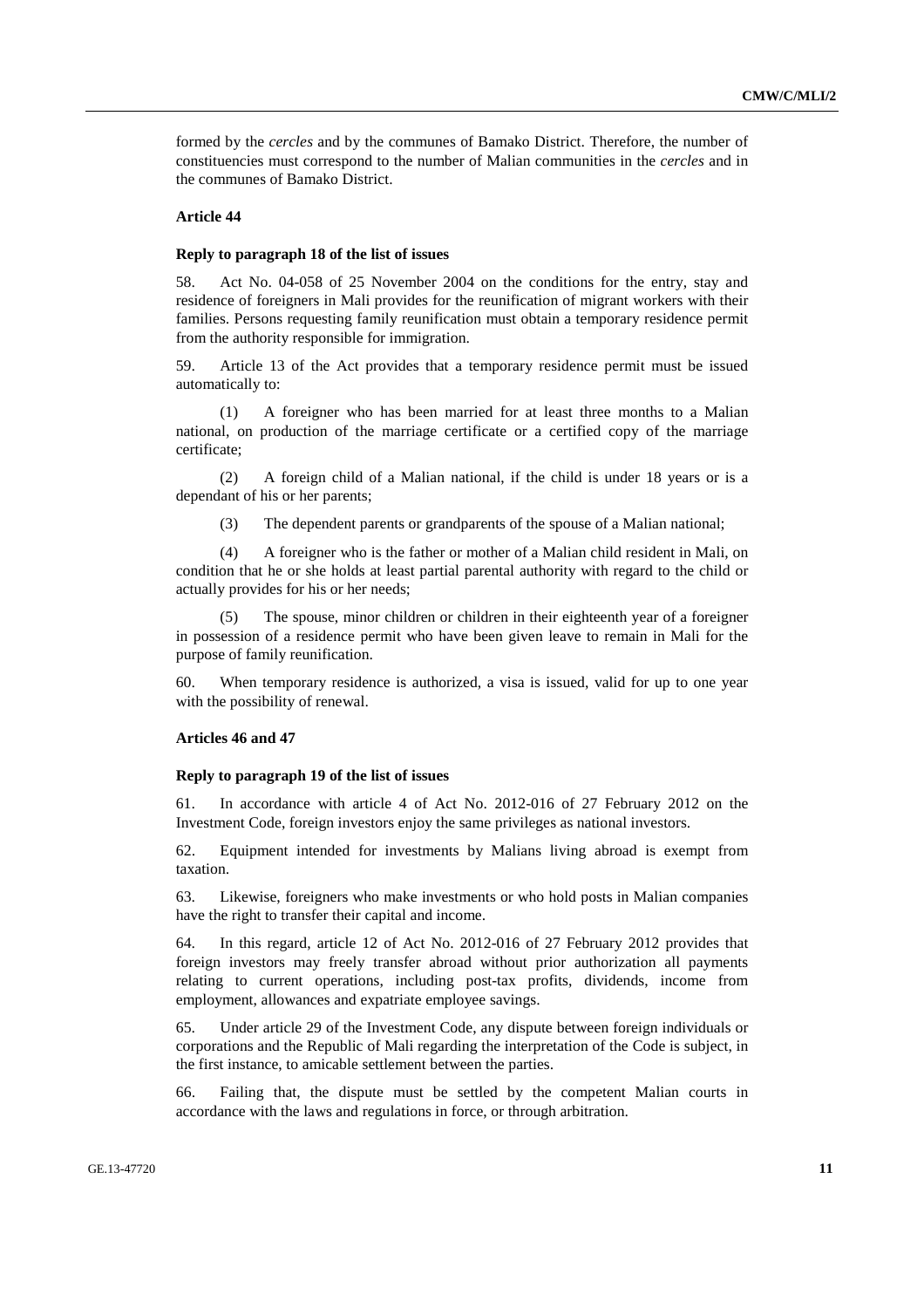### **Article 49**

### **Reply to paragraph 20 of the list of issues**

67. The length of the residence permit has no relation to that of the work permit, which, in fact, is no longer in use following the issuance of circular No. 001/MTFPRE-DNT of 12 July 2010 of the National Director of Employment revoking the requirement for prior authorization from the National Employment Agency (ANPE) to employ foreign workers in Mali.

### **Article 52**

### **Reply to paragraph 21 of the list of issues**

68. No decree has been adopted by the Council of Ministers requiring foreigners to obtain a permit to perform certain types of unpaid work.

69. Regarding the permit to perform paid work, the National Director of Employment, Labour and Social Security, in implementation of the national employment policy, addressed circular No. 001 bis/DNETSS of 13 May 1988 regulating the employment of foreign workers to all employers in the public, semi-public and private sectors. The circular stipulates, among other things, that:

 (1) Any employer wishing to recruit a foreign worker must assign a Malian to replace him or her on expiry of the contract;

 (2) The National Director of Employment, Labour and Social Security will issue visas only for fixed-term contracts that do not exceed 24 months;

 (3) Any foreigner whose employment contract expires must be replaced by a national within three months of the end of the contracted period;

 (4) Hiring will be authorized by the National Office for Labour and Employment exclusively for posts for which no training is available in Mali;

 (5) Any employment contract of a foreign worker forwarded for visa must be accompanied by the curriculum vitae and certificates of the worker concerned.

70. In the light of the social and economic developments observed in recent decades, the National Director of Employment, in circular No. 001/MTFPRE-DNT of 12 July 2010, revoked the provisions of circular No. 001 bis/DNETSS of 13 May 1988 on the use of foreign labour and the requirement for prior authorization from ANPE.

### **D. Part VI of the Convention**

#### **Article 65**

### **Reply to paragraph 23 of the list of issues**

71. The Migration Information and Management Centre (CIGEM) is not responsible for preparing a policy to address the concerns of migrant workers in Mali. Rather, its task is to help Mali to develop a migration policy addressing the concerns of potential migrants, returning migrants and expatriate Malians.

### **Reply to paragraph 24 of the list of issues**

72. The assistance provided by the Ministry of Malians Living Abroad and African Integration to Malians abroad and the support offered by embassies and consulates for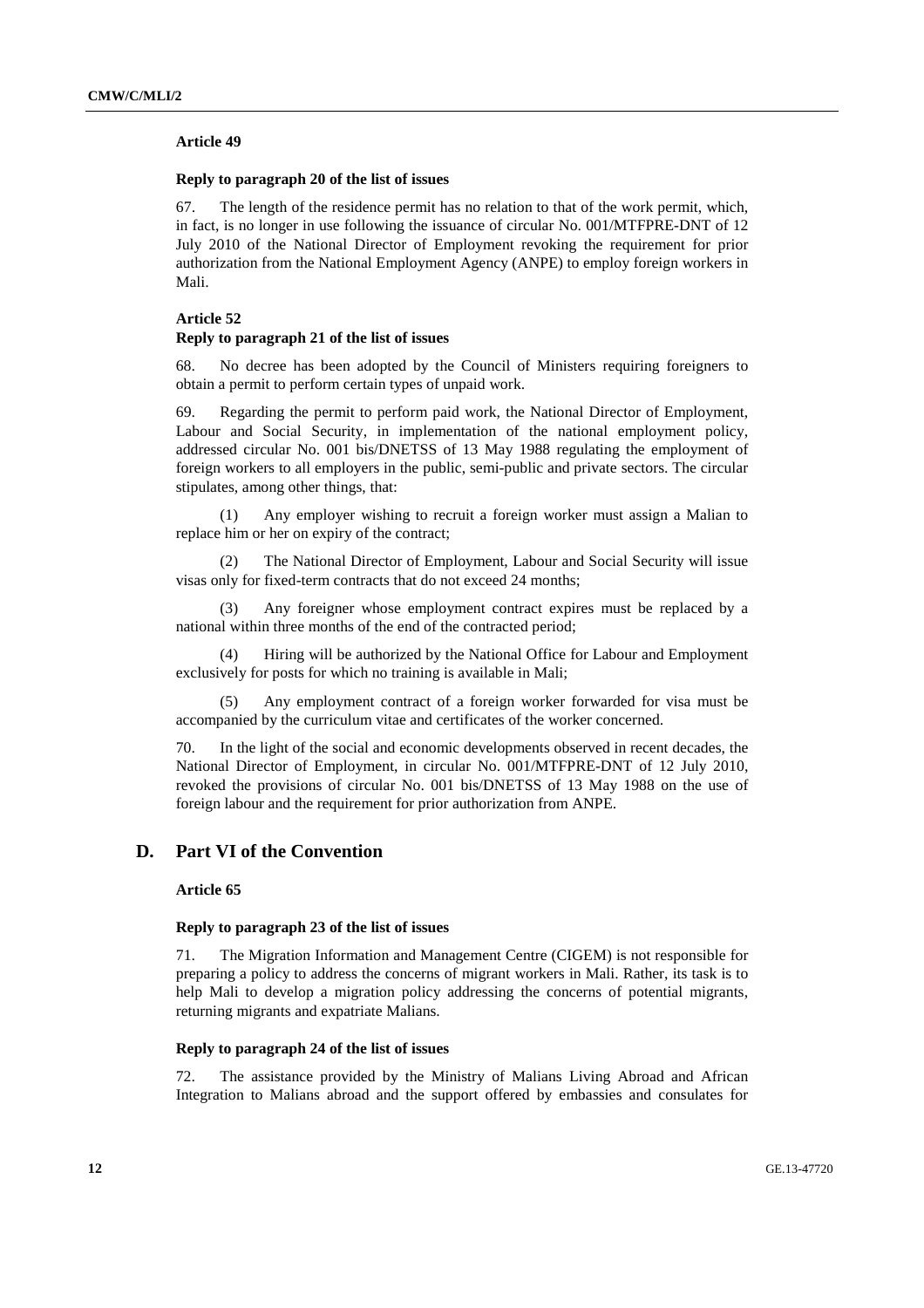resolving their grievances is necessarily the subject of cooperation agreements on migration concluded between our country and host countries.

73. Thus, cooperation agreements with certain host countries concerning the movement of persons are already in place: there is the Franco-Malian Committee on Migration, as well as repatriation assistance agreements with Switzerland and France, and a cooperation agreement with Spain on immigration.

#### *Franco-Malian Committee on Migration*

74. The Franco-Malian Committee on Migration was established pursuant to the agreement signed in Bamako on 29 May 1998 between the Government of Mali and the Government of France. It meets in Paris or Bamako, as stipulated by the agreement.

75. The Committee encompasses three bodies, namely:

- The Technical Committee on the Movement of Persons, based in Bamako;
- The Technical Committee on the Integration of Malians Living in France, based in Paris;
- The Technical Committee on Co-development, based in Bamako. In this regard, the existence of the Priority Solidarity Fund (PSF) for Co-development in Mali, launched in December 2002, should be noted. The Fund finances projects led by Malian migrants living in France and intended to benefit their country of origin. Between 2002 and 2009, the Fund financed several hundred reintegration, local development, expert mission and training projects implemented under the Transfer of Knowledge through Expatriate Nationals (TOKTEN) programme.

### *Migrant reintegration project of the Ministry for Malians Living Abroad and African Integration*

76. As part of efforts to facilitate assistance to, protection and socioeconomic and professional reintegration of returning migrants, the department responsible for Malians abroad launched, through the Office, a three-year support project running from 2007 to 2009, targeted at associations and groups of Malians who have returned voluntarily to Mali or who have been forcibly returned.

77. The aim of the project was to support returning migrants in their activities. Thus, in 2007, mills and sewing machines were provided to migrants. In 2008, 27 associations of returning migrants benefited from the second phase of the project, while the third phase helped 35 associations.

78. Regarding the second phase, a large delivery of equipment was given to the associations concerned and NGOs, including 16 mills, 48 motor pumps, 50 motorized cultivators, 54 sewing machines and materials for dyeing.

79. Of the 50 associations mentioned, 4 in fact comprise only women. Each association, however, includes a women's section.

80. Gender is taken into account by the department in socioeconomic reintegration efforts and in the criteria for distributing equipment. The women's sections comprise, on average, 30 members. They are directed towards income-generating activities like market gardening, milling, dyeing and sewing.

81. Some women have opted for pastoral farming activities in the zone covered by the Niger Authority and in such areas as Kayes, Kita, Baguineda, Tombouctou and Manikoura.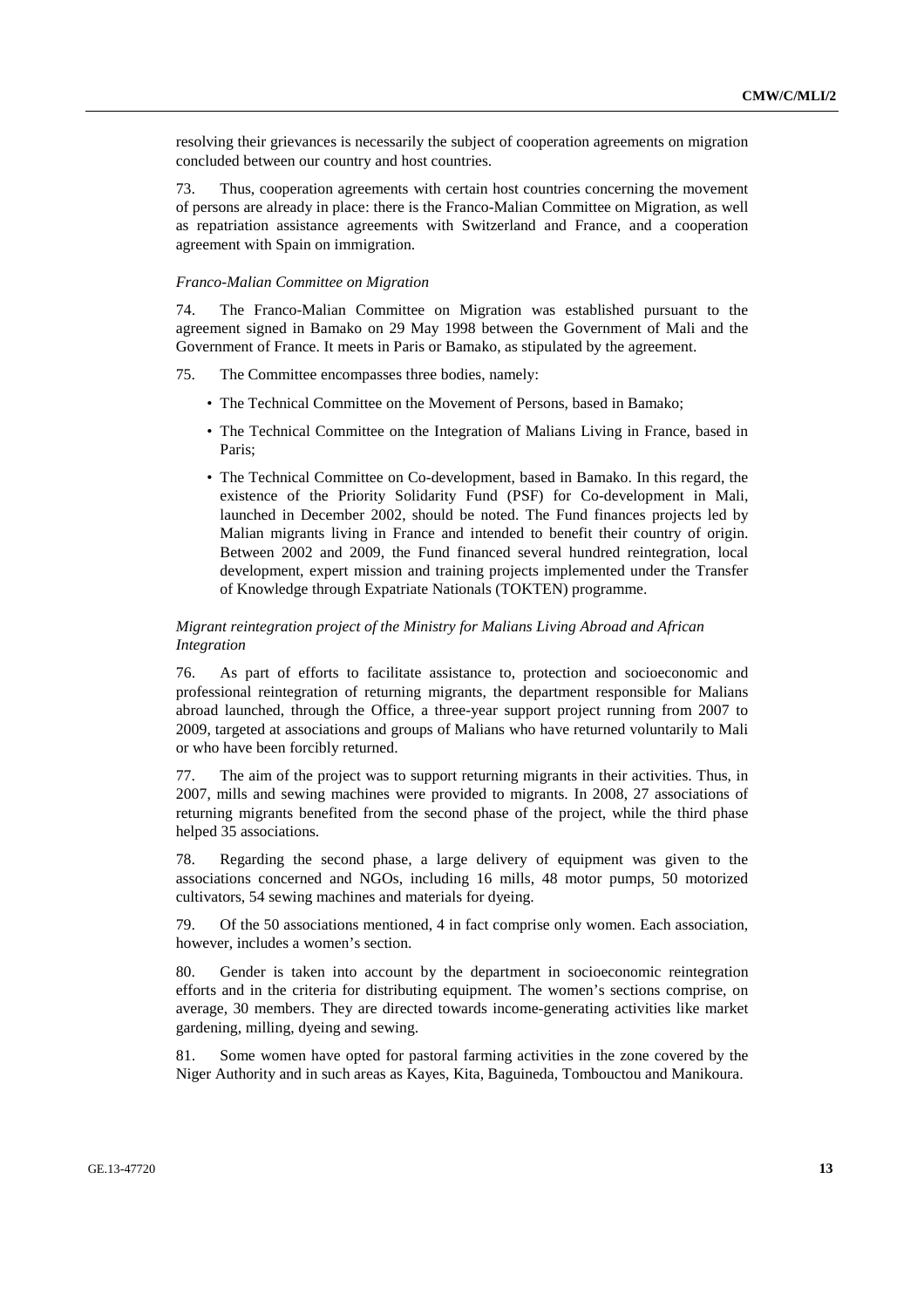### **Article 67**

### **Reply to paragraph 25 of the list of issues**

82. There are three flagship cooperation programmes between Mali and other countries.

#### *Co-development programme*

83. Co-development is a collaborative Franco-Malian programme intended to support the initiatives of the diaspora, promote the development of out-migration areas and ensure the integration of young people from immigrant backgrounds in France. Co-development allows Malian migrants to contribute to the development of their country of origin by funding individual or collective projects. The programme is also aimed at facilitating the return and reintegration of Malian migrants previously settled in France.

84. The initial phase of Co-development (2003–2005) ended in December 2005. With an overall budget of  $\epsilon$ 2.6 million, of which  $\epsilon$ 900,000 were contributed by emigrants from the Kayes region, this phase yielded the following results:

- 350 projects to facilitate the reintegration of emigrants returning to Mali;
- 22 local development projects:
- 10 projects to assist young people from immigrant backgrounds;
- 100 expert and training missions.

85. The second phase of Co-development (2006–2009), for which the funding agreement (MLI No. 2005-081) was signed on 15 March 2006, was financed through a contribution of €2.5 million from France. Unlike the previous phase, which had focused solely on the Kayes region, the second phase targeted all regions of Mali.

86. The following results were obtained:

- Allocation of 34 Co-development grants;
- 40 missions involving Malian academics based in France;
- 22 local development projects;
- 363 reintegration projects;
- 10 youth projects:
- 24 feasibility studies conducted by the PSF for Co-development in Mali, the French National Agency for the Reception of Foreign Nationals and Migration (ANAEM), migrants and partners.

87. Since 1 January 2008, the Co-development programme has been the responsibility not of the French Ministry of Foreign and European Affairs but of the Ministry of Immigration, Integration, National Identity and Development Solidarity. In view of the projected expenditure of the PSF for Co-development in Mali 2005/081, the programme obtained additional resources amounting to  $\epsilon$ 500,000 from the Ministry of Immigration, Integration, National Identity and Development Solidarity to implement an intermediate bridging project over a period of 12 months, from 1 October 2008 to the end of September 2009.

### *Initiation of labour migration with Spain*

88. The first contingent of 29 Malian seasonal workers went to Spain on 13 June 2009. They were accompanied to Las Palmas by an official of the Office for Malians living Abroad and a superintendent of the border police.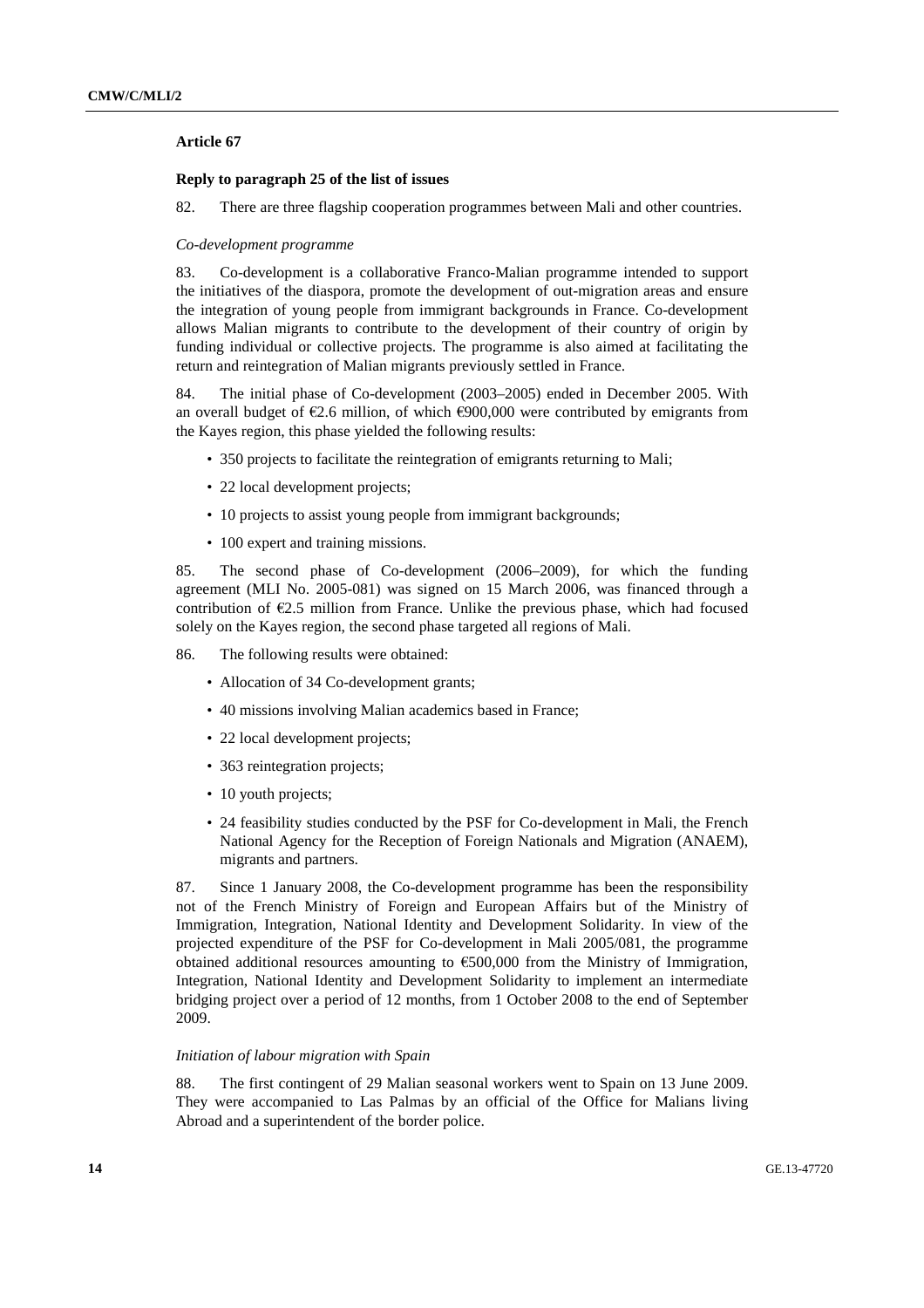89. For Spain, this pilot experiment had a direct impact on the number of Malian clandestine migrants arriving in the country, which dropped significantly.

90. Of the 29 seasonal workers, 24 returned from Spain on 10 December 2009. The other five workers stayed as their contracts had been extended until 15 April 2010. Based on the testimonies of the migrants and of the Spanish Embassy in Mali, the initiative has been deemed a success. A mission travelled to Spain at the end of May 2010 to assess the initial phase and to explore the possibility of a new phase.

### *Transfer of Knowledge through Expatriate Nationals programme*

91. The main aim of the TOKTEN programme is to allow Mali to exploit the skills of expatriate workers able to contribute to the economic and social development of the country.

92. More specifically, the programme contributes to efforts to overcome the shortage of qualified teaching staff; to improve the quality of higher education in universities, grandes écoles, research centres and institutes and to promote scientific and technical research; and to support the public authorities in the areas of health and agriculture, small and mediumsized enterprises and industries, and vocational and technical training.

93. The programme was launched in 1998. As at 31 December 2012, a total of 637 missions had been carried out, including 448 during the initial phase, 170 as part of the expanded TOKTEN programme and 17 during the transitional phase.

94. The directory of TOKTEN experts, the database that records all the skills identified within the Malian diaspora, currently contains the details of 466 potential candidates for TOKTEN missions.

95. As to the beneficiaries of the programme, the coordinators have identified 140 entities and institutions that could benefit from TOKTEN missions.

96. The TOKTEN programme was responsible for setting up 12 relay antennae abroad, 5 of which were in Europe, 1 in America, 1 in Canada, 4 in Africa and 1 in Asia.

97. Nine doctoral theses have been defended and 18 others are currently being prepared. Fourteen master's dissertations are also being defended and seven others are currently being prepared.

98. Forty-four new master's students have been supervised by TOKTEN consultants since 2011.

99. All these initiatives concerned the fields of mathematics, physics, chemistry, information technology and law and took place, either exclusively in Mali or in collaboration with the home universities of Malian expatriates pursuant to joint supervision agreements.

100. In view of the significant achievements of the TOKTEN programme, it is important to guarantee its longevity. By way of an example, in 2011 alone requests for missions increased considerably. The number of requests made in 2011 stood at 141 compared to 44 in 2009 and 87 in 2010. In 2012, 107 requests were registered, despite the particularly difficult circumstances that year. These requests for missions may be divided up as follows: 63 in the area of education; 7 in agriculture; 10 in health; and 27 in the field of small and medium-sized enterprises and industries. The overall budget for 2012 stood at 150 million CFA francs while the financial requirements amounted to 228 million CFA francs. As at 31 December 2012, the TOKTEN directory contained the details of 466 consultants compared to 453 at the same point in 2011. The database of consultants contained the details of 230 consultants on higher education, 57 on agriculture, 73 on health, and 106 on small and medium-sized enterprises and industries.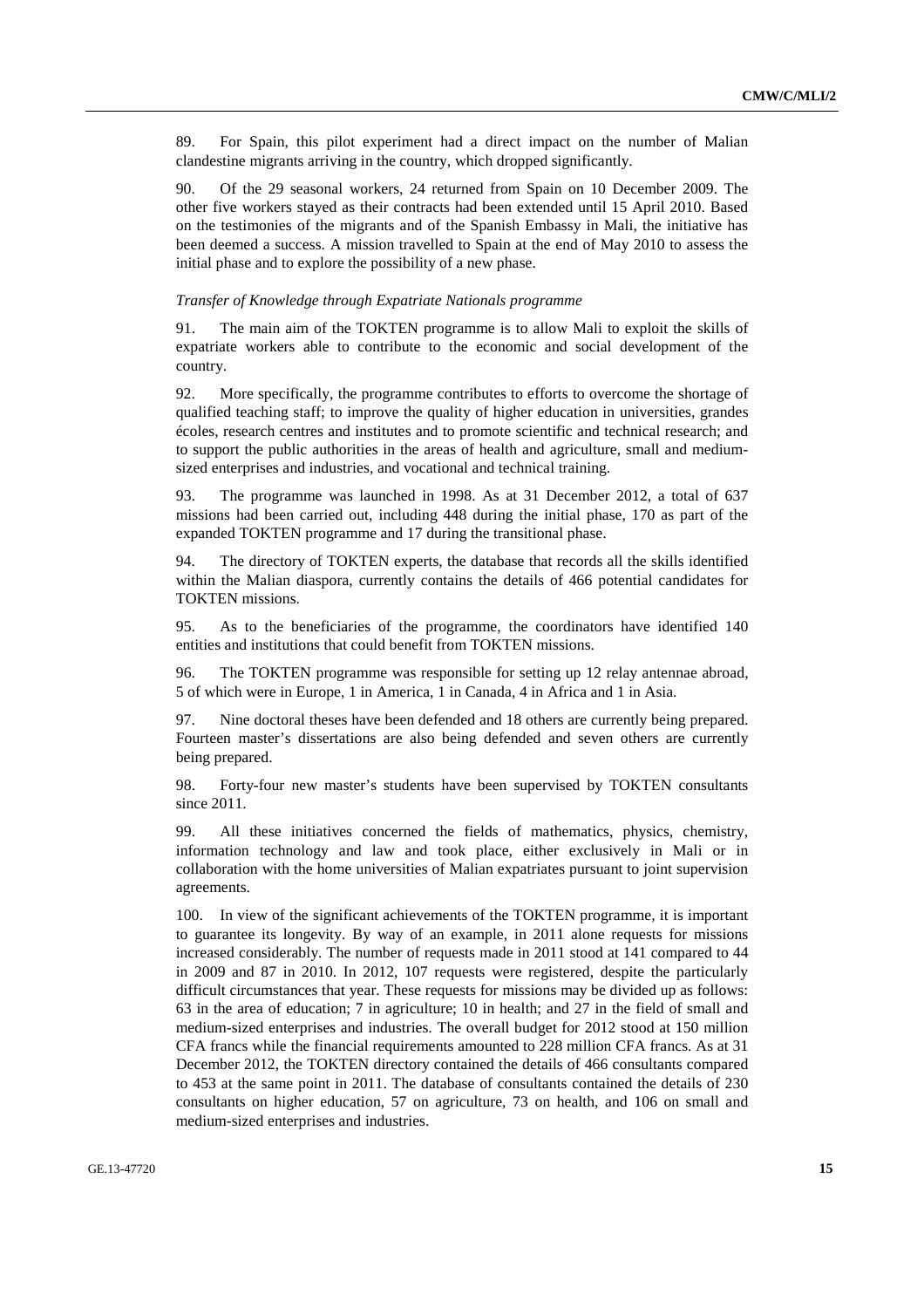### **Article 68**

### **Reply to paragraph 26 of the list of issues**

 *Data, disaggregated by sex, age and nationality, on the number of persons who have been trafficked to, through or from the State party* 

### Table 3

### **Foreign child victims of trafficking intercepted in Mali and repatriated from 2006 to 2010**

|              | Number/sex |             |              |
|--------------|------------|-------------|--------------|
| Year         | Girls      | <b>Boys</b> | <b>Total</b> |
| 2006         | 9          | 48          | 57           |
| 2007         | 6          | 63          | 69           |
| 2008         | 1          | 40          | 41           |
| 2009         | 18         | 53          | 71           |
| 2010         | 5          | 6           | 11           |
| <b>Total</b> | 39         | 210         | 249          |

### Table 4

### **Malian children intercepted in another country and reintegrated in Mali (2010)**

|               | Number/sex |                  |              |
|---------------|------------|------------------|--------------|
|               | Girls      | <b>Boys</b>      | <b>Total</b> |
| Burkina Faso  | 12         | $\boldsymbol{0}$ | 12           |
| Niger         |            | 10               | 11           |
| Gambia        |            | 7                | 08           |
| Côte d'Ivoire |            |                  |              |
| Togo          |            | $\overline{0}$   |              |
| <b>Total</b>  | 15         | 18               | 33           |

### Table 5

### **Foreign children intercepted in Mali and repatriated to their country of origin (2010)**

|              | Number/sex |             |              |
|--------------|------------|-------------|--------------|
|              | Girls      | <b>Boys</b> | <b>Total</b> |
| Burkina Faso | 3          | 3           | 6            |
| Gambia       |            |             | 1            |
| Guinea       |            |             | 1            |
| Cameroon     |            |             | 1            |
| Senegal      |            |             | 1            |
| Niger        |            | 1           | 1            |
| <b>Total</b> | 5          | 6           | 11           |

*Source:* National Directorate for the Promotion of the Child and the Family.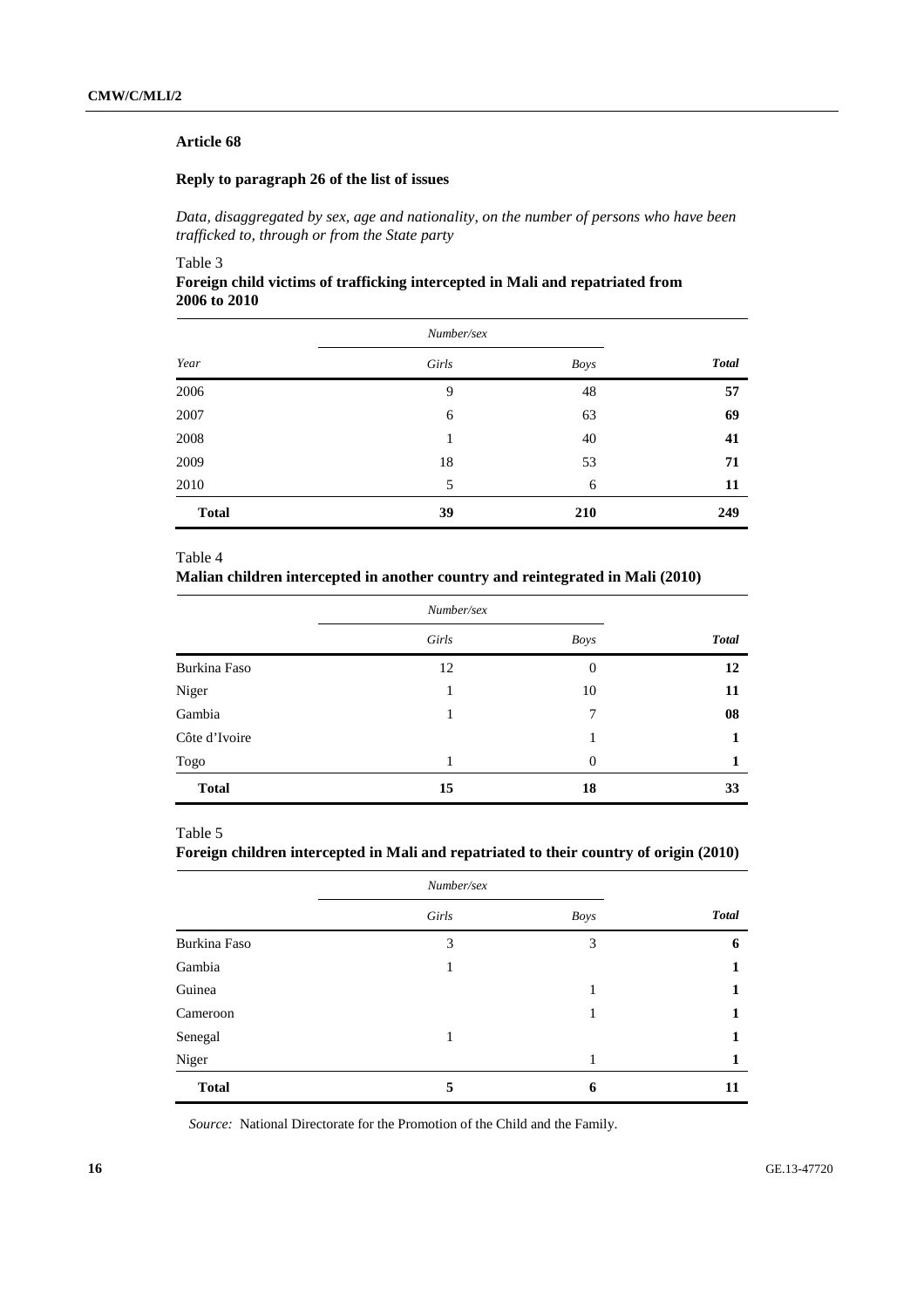*Progress made by the State party in implementing the plan of action against trafficking in persons of the Economic Community of West African States and bilateral agreements* 

101. As part of the implementation of the plan of action against trafficking in persons of the Economic Community of West African States and the bilateral and multilateral agreements it has signed, Mali holds meetings to monitor application of its agreements with neighbouring countries, as called for by the standing monitoring committees established under those agreements, and cooperates actively in the repatriation of victims.

102. Thus, from 2009 to 2010, the following meetings were held:

- Third meeting to monitor application of the cooperation agreement on combating child trafficking concluded between Mali and Côte d'Ivoire, held from 27 to 29 October 2009 in Bamako;
- Third meeting to monitor application of the cooperation agreement on combating child trafficking concluded between Mali and Burkina Faso, held in March 2009 in Ouagadougou;
- Third meeting to monitor application of the cooperation agreement on combating child trafficking concluded between Mali and Guinea, held from 2 to 4 September 2010 in Bamako;
- Fourth meeting to monitor application of the multilateral cooperation agreement on combating child trafficking in West Africa, held in Abidjan in 2010.

103. Those meetings provided an opportunity to take stock of the implementation of the different agreements and to identify priority actions for the years to come.

#### **Reply to paragraph 27 of the list of issues**

104. Mali has not taken any specific measures to combat the trafficking and exploitation of women and child migrants.

105. However, the Government has taken a raft of measures to prevent and combat the trafficking and exploitation of women and children in general. These measures include:

(1) Order No. 02-062/PRM of 5 June 2002 on the Child Protection Code;

 (2) Adoption of Act No. 01-081 of 24 April 2001 on the age of criminal responsibility and the establishment of juvenile courts;

 (3) Ratification of the ILO Minimum Age Convention, 1973 (No. 138) and the ILO Worst Forms of Child Labour Convention, 1999 (No. 182);

 (4) Adoption of Decree No. 09-0151/MTFPRE-SG of 4 February 2009 supplementing the list of dangerous jobs prohibited for children under the age of 18 years;

 (5) Adoption of Act No. 2012-023 of 12 July 2012 on combating trafficking in persons and related practices. This Act explicitly criminalizes the exploitation of the begging of others and the trafficking of migrants;

(6) Establishment of the National Unit to Combat Child Labour;

 (7) Institution of monitoring mechanisms in the form of local vigilance committees. As community monitoring structures, the main activities of the local vigilance committees include:

- Identifying potential victims of child trafficking;
- Alerting the community to the movement of children and the presence of suspicious persons;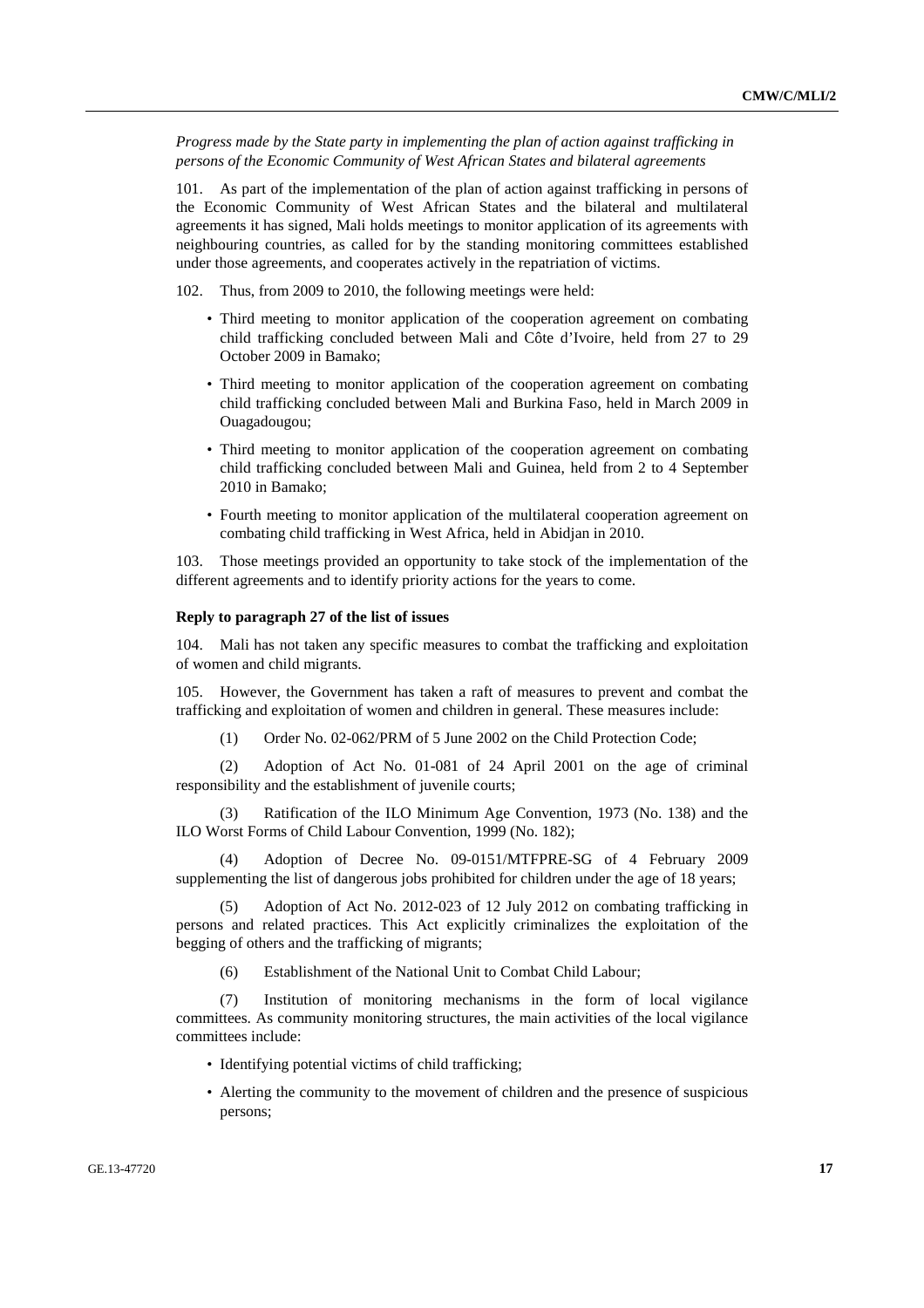- Reporting cases of trafficking and referring the victims to the appropriate authorities;
- Raising awareness among the population about the harmful consequences of child trafficking for the children themselves and for the community as a whole;
- Collecting and disseminating data on child trafficking.

The existence of local vigilance committees has helped to:

- Facilitate the repatriation/interception of 730 children (most of whom were intercepted);
- Curb the phenomenon of child trafficking;
- Bring about the arrest in 2008 of four suspected child traffickers, with the committees' support;

 (8) Establishment of the National Committee to Monitor Programmes to Combat Trafficking in Children in Mali under Decree No. 06-1940/MPFEF-SG of 8 September 2006.

 The National Committee is a forum for collaboration, exchanges and guidance established by and subject to the authority of the Minister for the Advancement of Women, Children and the Family. The National Committee is responsible for:

- Implementing and monitoring programmes to combat child trafficking in Mali;
- Assessing the actions taken in implementation of programmes to combat child trafficking in Mali;
- Developing technical and financial partnership strategies to ensure its effective functioning;
- Monitoring application of the cooperation agreements on combating child trafficking signed by Mali;
- Capitalizing on experience gained in combating child trafficking and providing care to children.

 It should be noted, however, that, since its establishment in 2006, the National Committee has not been operational and that this has resulted in a lack of coordination of efforts to combat child trafficking in Mali. To remedy this situation, it was deemed necessary to organize periodic meetings of the National Committee in order to contribute to the fight against child trafficking and its effective eradication by reinvigorating the National Committee and supporting its work.

To that end, three meetings with clearly defined programmes of work were held:

- At the first meeting, in September 2009, participants reviewed the state of the National Committee and decided on the measures to be taken;
- At the second meeting, in October 2009, rules of procedure were adopted, along with terms of reference for the working committees, and the committees in question were established;
- At the third meeting, in November 2009, the National Committee's annual programme of work for 2010 was adopted.

 (9) Launching of the Tackling Child Labour through Education (TACKLE) project in Mali in June 2008. TACKLE is a major project of the ILO aimed at combating child labour through education in 11 countries from the African, Caribbean and Pacific group of States. The aims of the project are to: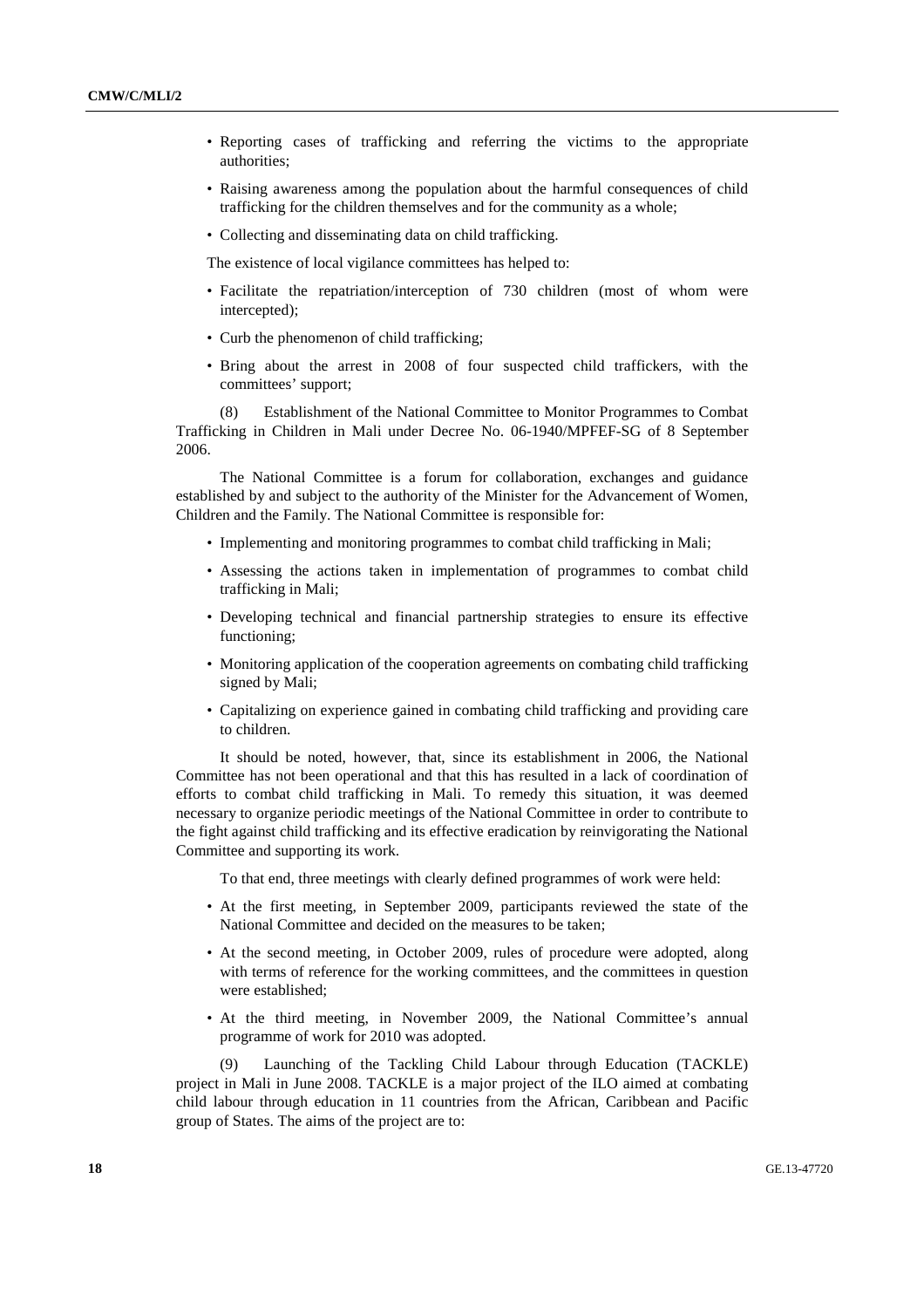- Help combat poverty by affording disadvantaged children and adolescents access to basic education and skills training;
- Build the capacity of the local and national authorities to formulate, implement and enforce policies to combat child labour in cooperation with employers, labour and civil society.

 (10) Adoption by the Malian Government on 8 June 2011 of the National Plan of Action for the Elimination of Child Labour in Mali (PANETEM), which is aimed at eliminating the worst forms of child labour by 2015, as called for in the resolution adopted by the ILO member countries at the Eleventh African Regional Meeting, held in Addis Ababa in April 2007.

 The Plan, which forms part of the efforts to implement the policy for the promotion and protection of children, is aimed at eliminating the worst forms of child labour, such as slavery and forced recruitment in armed conflict or for the purpose of prostitution or trafficking. Another aim is to abolish prohibited forms of labour, such as work that, given its nature or the conditions in which it is performed, could endanger the health, safety or morals of the child.

The Plan covers a period of 10 years, divided into two phases of 5 years:

- The initial phase (2011–2015) is focused on eliminating the worst forms of child labour and concerns 60 per cent of the children targeted;
- The second phase (2016–2020) is aimed at abolishing all prohibited forms of child labour and concerns 40 per cent of the children targeted;

 The fourth strategic line of action provides for a series of interventions to prevent child trafficking and remove victims, including:

- Setting up income-generating activities for vulnerable households of parents of victims of child trafficking;
- Seeking out perpetrators of, and those complicit in, child trafficking;
- Instituting legal proceedings against perpetrators of, and those complicit in, child trafficking;
- Removing and reintegrating victims of child trafficking;
- Returning victims of child trafficking to their families.

 Following the official adoption of the National Plan of Action, preparatory activities for its effective implementation were carried out, including the establishment of a national committee responsible for organizing a round table of donors with a view to mobilizing funding, as provided for in Decision No. 000177 of the Ministry of Labour. The committee, which is chaired by a representative of the Ministry, comprises representatives from central technical services, employers' and workers' organizations, children's organizations, civil society organizations and from the ILO International Programme on the Elimination of Child Labour (IPEC) in Mali.

 Unfortunately, this momentum has been undercut by the sociopolitical and security crisis (the rebellion in the north of the country, the coup d'état and the institutional crisis) gripping the country. In an effort to restart the process, a plan to relaunch the implementation of the National Plan of Action (December 2012–June 2013), based on the information provided by the various actors and the outcome of the round table, was devised in November 2012.

106. The raft of measures taken by the Government has yielded the following results.